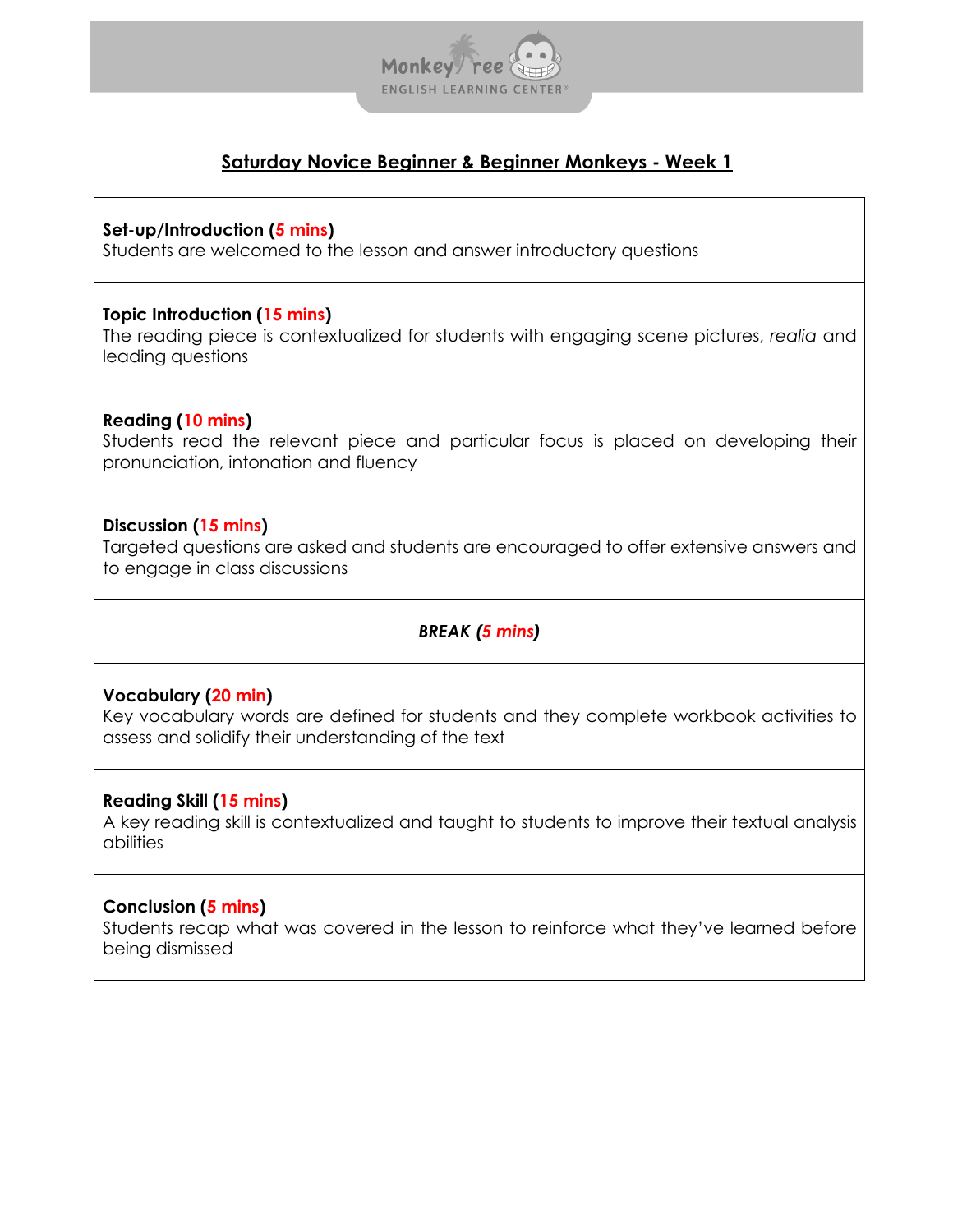

### **Set-up/Introduction (5 mins)**

Students are welcomed to the lesson and answer introductory questions

### **Topic Review (10 mins)**

The topic is reviewed with engaging scene pictures, *realia* and leading questions to encourage class discussions

### **Grammar Context (10 mins)**

A key grammar concept is contextualized with stimulating visuals and example sentence structures

### **Grammar Concept (10 mins)**

Students are given a comprehensive explanation as to the meaning, form, pronunciation and appropriacy of the grammar concept

### **Notes (10 mins)**

Grammar notes are completed by students to formalize the rules and usage of the grammar concept

### *BREAK (5 mins)*

#### **Grammar Activities (20 mins)**

A variety of concept-checking workbook activities are completed by students to assess and solidify their understanding of the grammar concept

#### **Practical English/Listening (15 mins)**

Students are exposed to and practice using common and functional English concepts through a game/listening activity

### **Conclusion (5 mins)**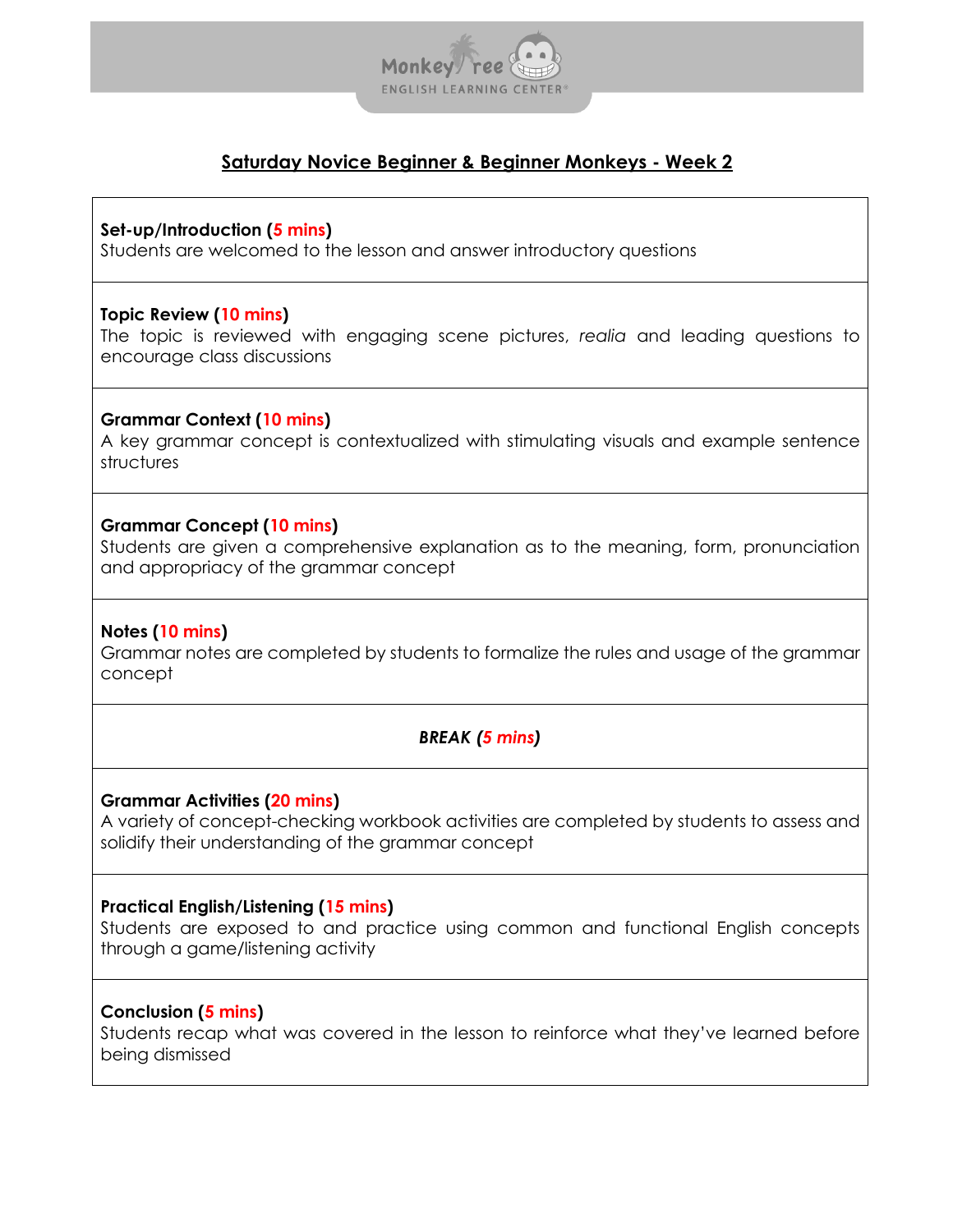

**Set-up/Introduction (5 mins)**

Students are welcomed to the lesson and answer introductory questions

## **Topic Review (10 mins)**

The topic is reviewed with engaging scene pictures, *realia* and leading questions to encourage class discussions

# **Writing Concept (15 mins)**

The writing concept is contextualized and introduced to students with stimulating visuals and examples

# **Practice Activity (5 mins)**

Students complete a practice activity to assess and solidify their understanding of the writing concept

# *BREAK (5 mins)*

# **Planning (10 mins)**

The writing topic is contextualized and students are encouraged to offer suggestions and ideas

### **Writing (20 mins)**

Students are guided and closely monitored as they complete the writing piece within a set framework

### **Listening Activity/Game (15 mins)**

Students are exposed to and practice using common and functional English concepts through a game/listening activity

### **Conclusion (5 mins)**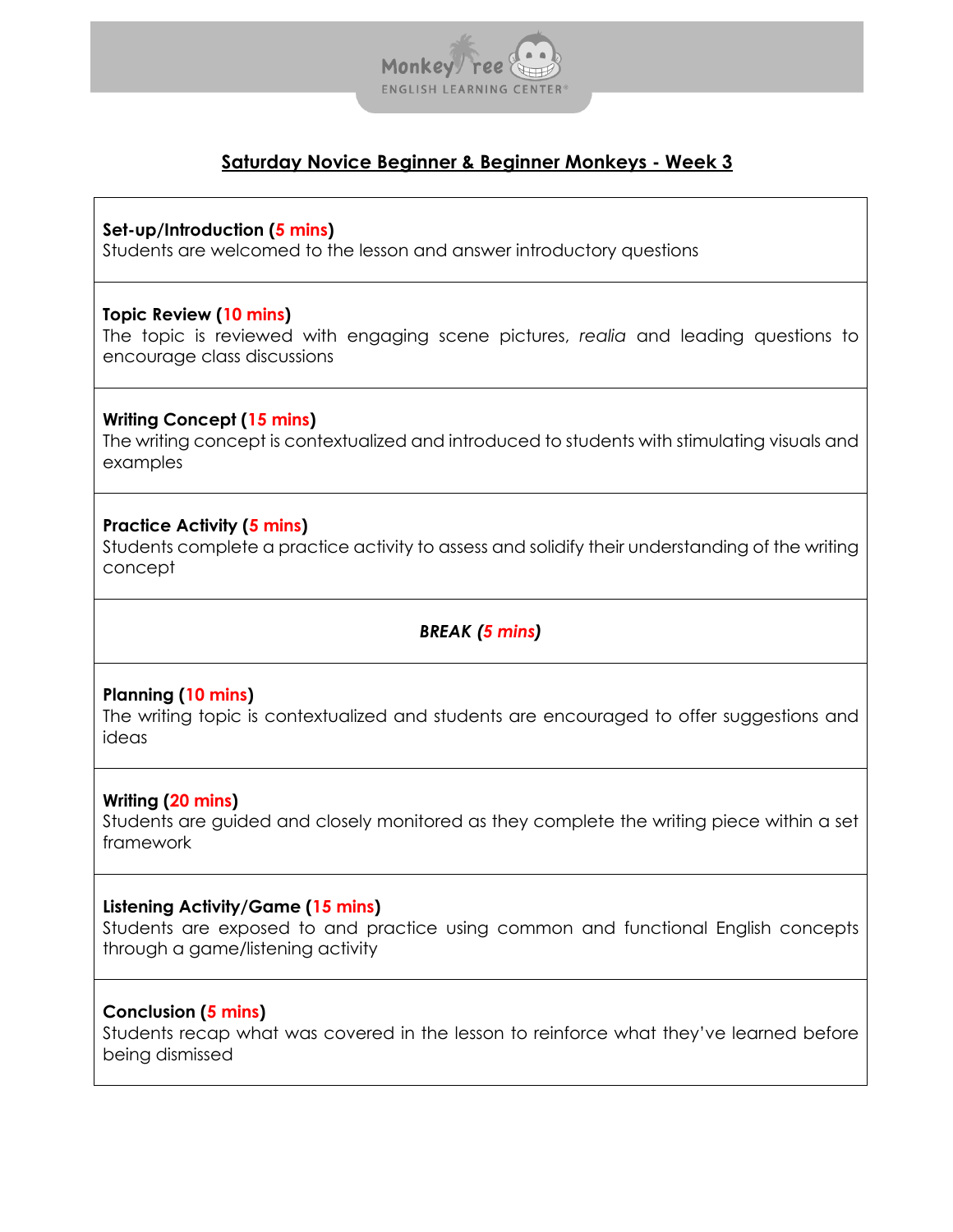

**Set-up/Introduction (5 mins)**

Students are welcomed to the lesson and answer introductory questions

## **Topic Review (15 mins)**

The topic is reviewed with engaging scene pictures, *realia* and leading questions to encourage class discussions

# **Spelling (10 mins)**

A spelling test is completed to assess students' vocabulary retention and spelling skills

# *BREAK (5 mins)*

### **Project Planning (20 mins)**

Students share ideas and collaborate on how they'll complete their projects

# **Presentation (15 mins)**

Students are given the opportunity to present their plans and a class discussion is facilitated to encourage vocal extension

# **Extra Activities (15 mins)**

Additional workbook activities are completed to reinforce what the students have covered over the course of the month

# **Conclusion (5 mins)**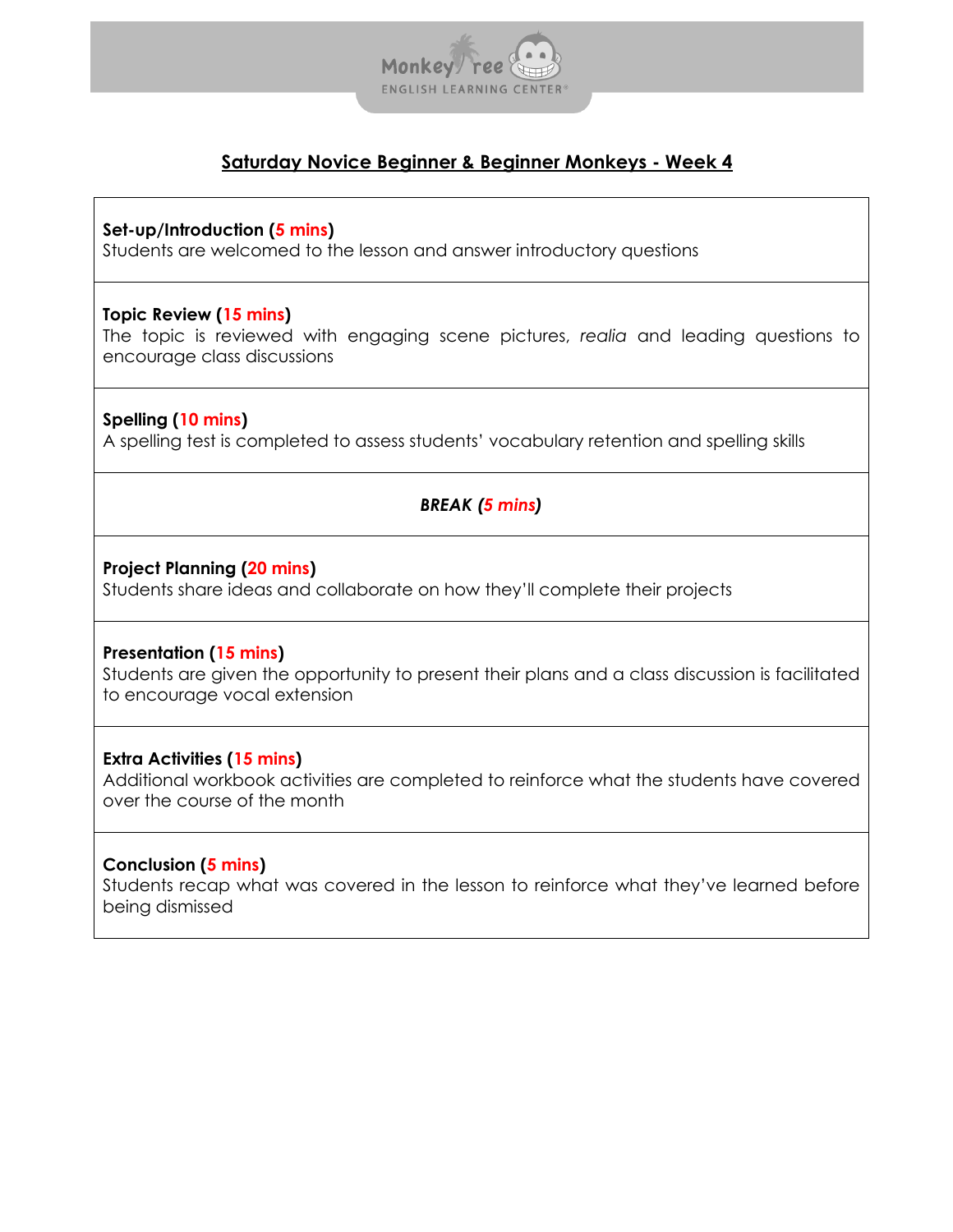

# **Set-up/Introduction (5 mins)**

Students are welcomed to the lesson and answer introductory questions

# **Topic Introduction (15 mins)**

The reading piece is contextualized for students with engaging scene pictures, *realia* and leading questions

# **Reading (10 mins)**

Students read the relevant piece and particular focus is placed on developing their pronunciation, intonation and fluency

# **Discussion (10 mins)**

Targeted questions are asked and students are encouraged to offer extensive answers and to engage in class discussions

### **Vocabulary (25 min)**

Key vocabulary words are defined for students and they're encouraged to offer sentences independently to demonstrate their understanding of the target language

# **Workbook (20 mins)**

Students complete workbook activities to assess and solidify their understanding of the text

### **Conclusion (5 mins)**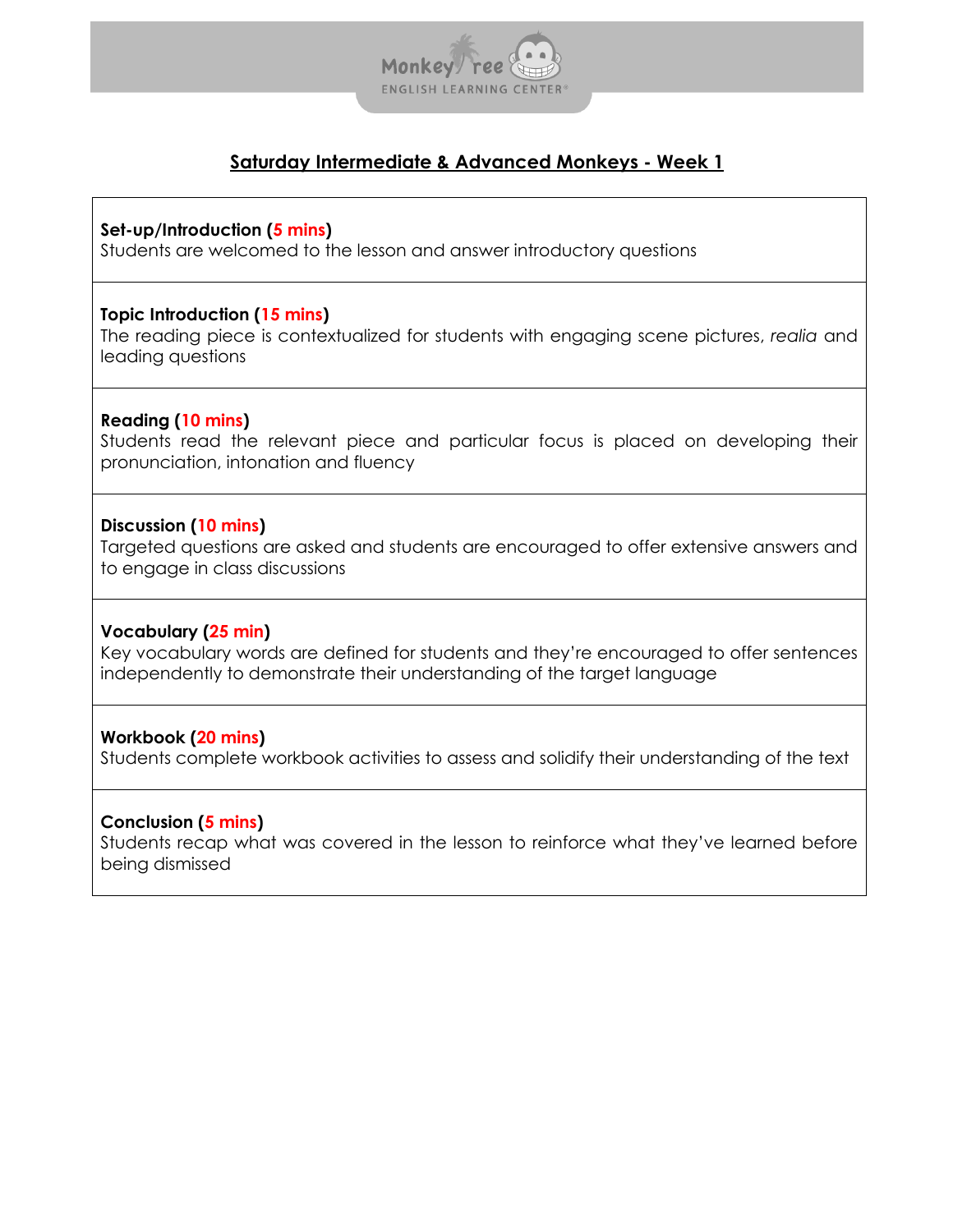

# **Set-up/Introduction (5 mins)**

Students are welcomed to the lesson and answer introductory questions

### **Topic Review & Discussion (10 mins)**

The topic is reviewed with engaging scene pictures, *realia* and leading questions to encourage class discussions

### **Grammar Concept (25 mins)**

A key grammar concept is contextualized with stimulating visuals and example sentence structures and students are given a comprehensive explanation as to its meaning, form, pronunciation and appropriacy

# **Notes (10 mins)**

Grammar notes are completed by students to formalize the rules and usage of the grammar concept

### **Grammar Activities (35 mins)**

A variety of concept-checking workbook activities are completed by students to assess and solidify their understanding of the grammar concept

# **Conclusion (5 mins)**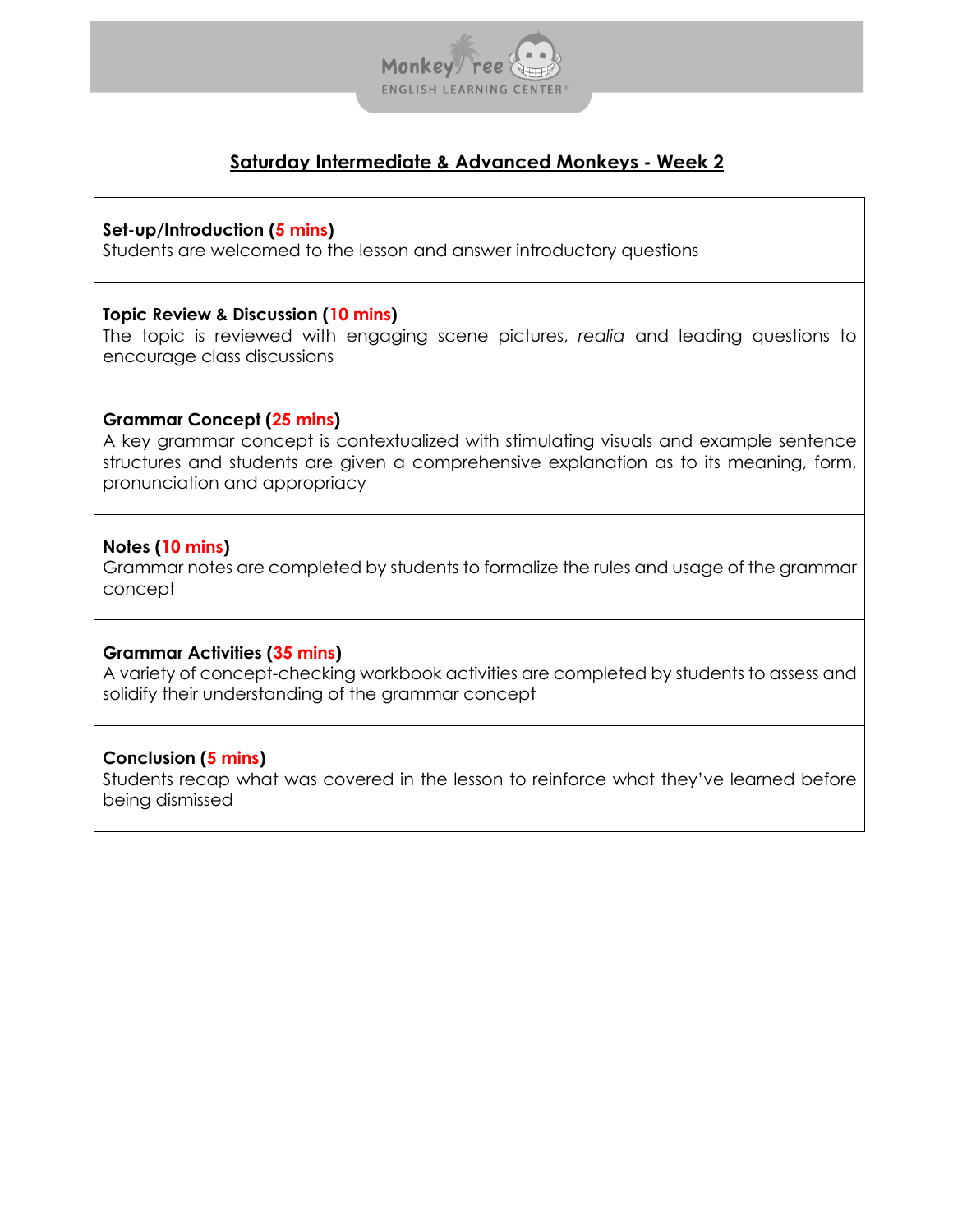

### **Set-up/Introduction (5 mins)**

Students are welcomed to the lesson and answer introductory questions

# **Topic Review & Discussion (10 mins)**

The topic is reviewed with engaging scene pictures, *realia* and leading questions to encourage class discussions

# **Free Write (15 mins)**

Students are encouraged to be creative and develop their writing confidence in a free-write activity

# **Writing Concept (20 mins)**

The writing concept is contextualized and introduced to students with stimulating visuals and examples

# **Planning (10 mins)**

The writing topic is contextualized and students are encouraged to offer suggestions and ideas

# **Writing (15 mins)**

Students are guided and closely monitored as they complete the writing piece within a set framework

### **Presentation (10 mins)**

Students present their written work to the class to encourage vocal extension

# **Conclusion (5 mins)**